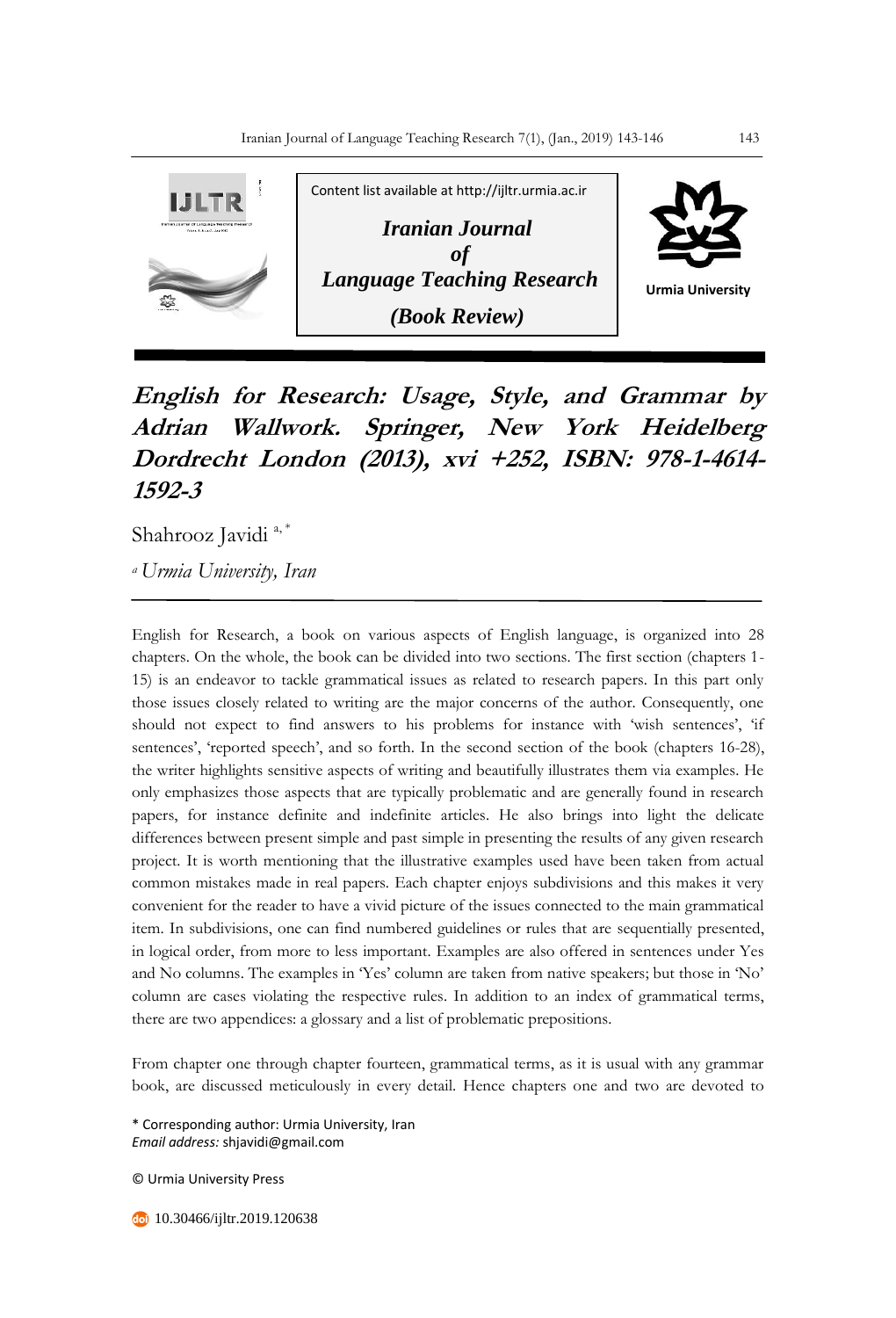nouns, while giving the rules for regular, irregular and genitive case in a neat and orderly manner. In a table below each grammatical item, examples are given for each numbered item, respectively. Chapters three, four and five are about articles, namely definite, indefinite and zero article. Since they are presented in separate chapters, this makes it easy for the reader to absorb the rules with some crystal clear examples for each item. Besides, there is a section added to this part 'A' versus 'An' usage with acronyms, digits and symbols. Quantifiers are dealt with in chapter six in the form of comparison i.e. 'any' versus 'some', 'any' versus 'no' and 'each' versus 'every'. Chapters seven, eight and nine are allotted to relative pronouns, tenses, and conditional sentences. As to relative pronouns, the writer warns about ambiguities caused by shortened relative clauses in lengthy sentences involving relative word 'which'.

Chapter ten on active and passive sentences considers the topic from a different perspective. In other words, the preferability of one over another is argued drawing a distinction between passive and active in writing books, research manuscripts along with their main uses. Chapter eleven about imperative, infinitive, and gerunds very nicely pinpoints ambiguity caused by gerunds, with real examples, highlighting problematic cases. Chapter twelve surveys modals from a quite different angle, mostly with a focus on writing papers. The chapter accentuates appropriate modals for research projects and discourages the usage of some modals as being rarely used or sounding arrogant in research papers. Chapters thirteen and fourteen investigate conjunctive adverbs, discussing the matter in two categories. First adverbs and conjunctions then adverbs and prepositions. Here conjunctive adverbs are presented in subcategories focusing on problem causing items and providing the clue for the user to avoid pitfalls.

From chapter fifteen the reader leaves grammatical rules sphere behind and enters the realm of writing, starting with sentence as the basic unit of writing. The writer reiterates that lengthy sentences are inappropriate for research projects. More guidelines are provided in this respect accordingly. Word order is made perceptible to the reader by classification to three subsections, A. Nouns and verbs B. Adverbs C. Adjectives, and past participles, rendered in chapters sixteen, seventeen and eighteen. These chapters give helpful information about the order of the elements in a sentence with ad hoc examples from research papers displayed in tables under 'Yes' and 'No' titles. Chapter nineteen presents usual rules for comparative and superlative adjectives and adverbs and their position in a sentence. The writer wraps up the chapter with rules for parallel structures. Measurements and numbers are the titles given to chapters twenty and twenty-one. In these two chapters the writer proceeds by offering dos and don'ts of using abbreviations, symbols and articles. In some instances, he offers British and American variations of some items for their usage. Chapters twenty-two and twenty- three are allotted to acronyms, followed by abbreviations, punctuation and usage rules for each of them. In some cases, it is mentioned that the given rules are not definite. Taking precautionary measures, in the table for the usage the term 'not recommended' is used instead of 'No'.

As the writer pays special attention to the issues concerned with writing, in chapters twenty-four and twenty-five capitalization and punctuation are discussed with all the details, in some occasions giving alternatives for the usage. As to punctuation, thirteen out of fourteen punctuation marks are given with examples from research papers. Chapter twenty-six suggests four main ways for researchers to refer to other authors in their work. In some cases, 'optimal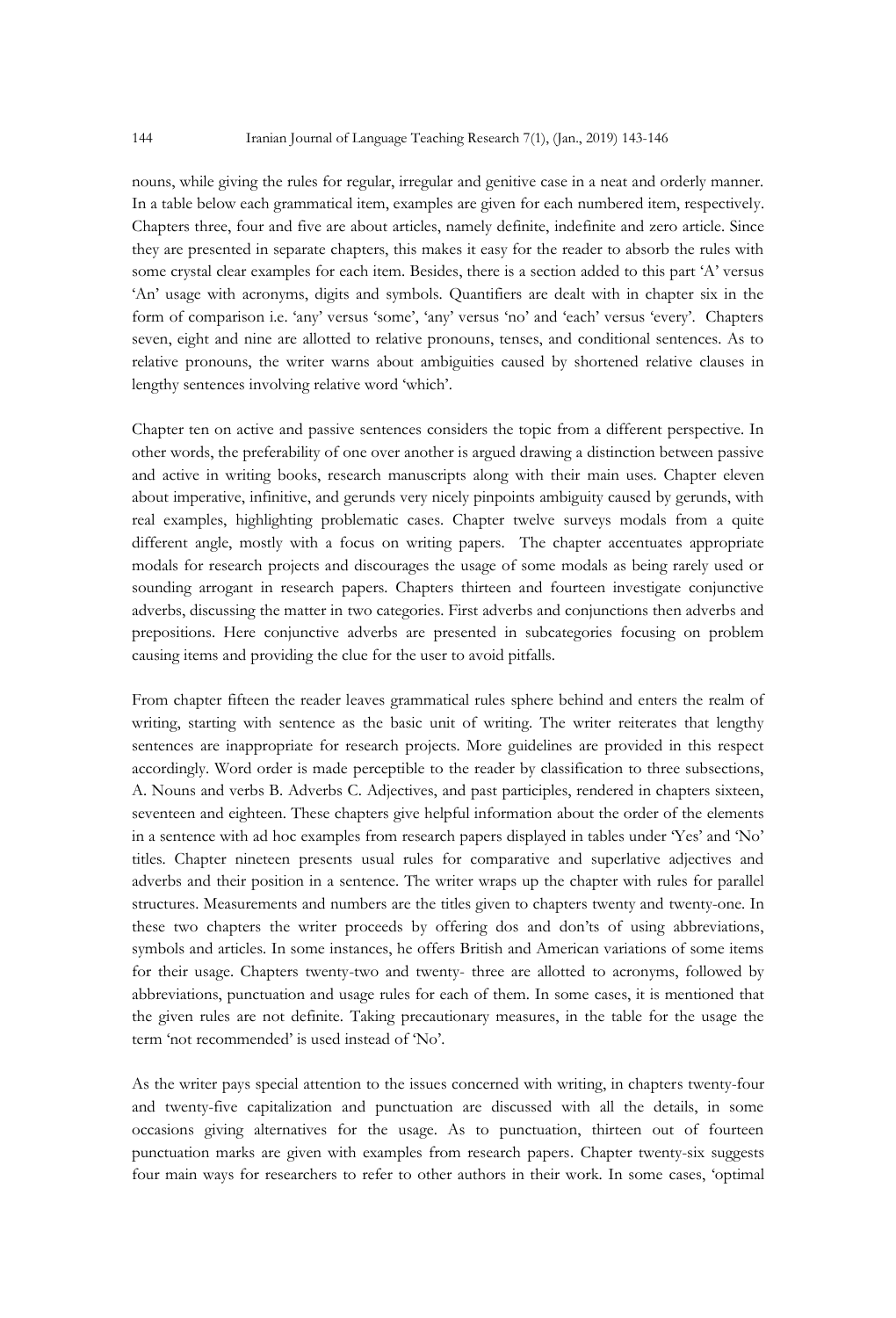solutions' are provided to avoid tediousness and create variety in writing literature review. In chapter twenty-seven the author gives essential guidelines for presentation of figures and tables to appeal visually to the reader. Furthermore, he gives some clues for efficient conveyance of information via figures and tables. Chapter twenty-eight about spelling rules is concerned with typical typological errors made in a printed text. Meanwhile a comparison is made between American English and British English in this respect.

Looking at the book from a critical point of view at the very beginning and flipping through the book, the reader comes across one of the best introductions ever written for these types of books Such as Crews (1987), Leech (1989) and Shaw (1988). In most these books, introduction has been replaced with a brief preface, which fail to live up to readers' expectation and do not categorically mention who is not supposed to find answers for his questions in the book. In the introduction the author honestly poses some general questions which may cross any reader's mind at the first glance. Then he gives sincere answers to all these questions. It is not like quite a few other books that take advantage of introduction to try to publicize to attract customer attention.

Therefore, for any prospective reader who decides to purchase the book I highly recommend to read the introduction as a complete guide. The writer outspokenly tells the reader the book is specially designed for researchers, editors, and proofreaders. Besides, he gives cross references to use the book in combination with some other books. In addition, he introduces some other useful sources and books for further information in this regard. The author tries to convey very delicate points concerning writing. This, sure, will be appreciated by any scrupulous editor or researcher. The writer tries to make a distinction among different fields of research as far as the usage of a grammatical item is concerned.

Addressing style, the writer to a large extent fails to live up to his promises. In other words, he only generally examines style related issues like tense, voice, sentence length and punctuation while some specific style related topics are left unscrutinized. The topics that are closely related to style, like the type of the texts used in each field of science, style for correspondence, instructions and procedures are left untreated.

I believe one of the prominent features that makes the book larger than life is the objectivity, plainness and clarity of the book achieved through vast number of grammatical and ungrammatical examples to persuade the reader to adopt the writer's point of view. Since the book, according to the author, is the result of his twenty-five years of experience correcting research papers, studying the book can definitely provide an opportunity for the user to avoid many typical mistakes made by other researchers.

My final judgment is that the book is a reliable source for researchers, referees, and writers for newspapers, magazines or the Web. The book can be chosen as one of writing reference books to be placed in study room shelf. It will also be an essential aid to many professionals in science and technology engaged in writing papers, manuals and textbooks. It will help those involved in writing profession such as bloggers and literary editors to be accurate, efficient and clear.